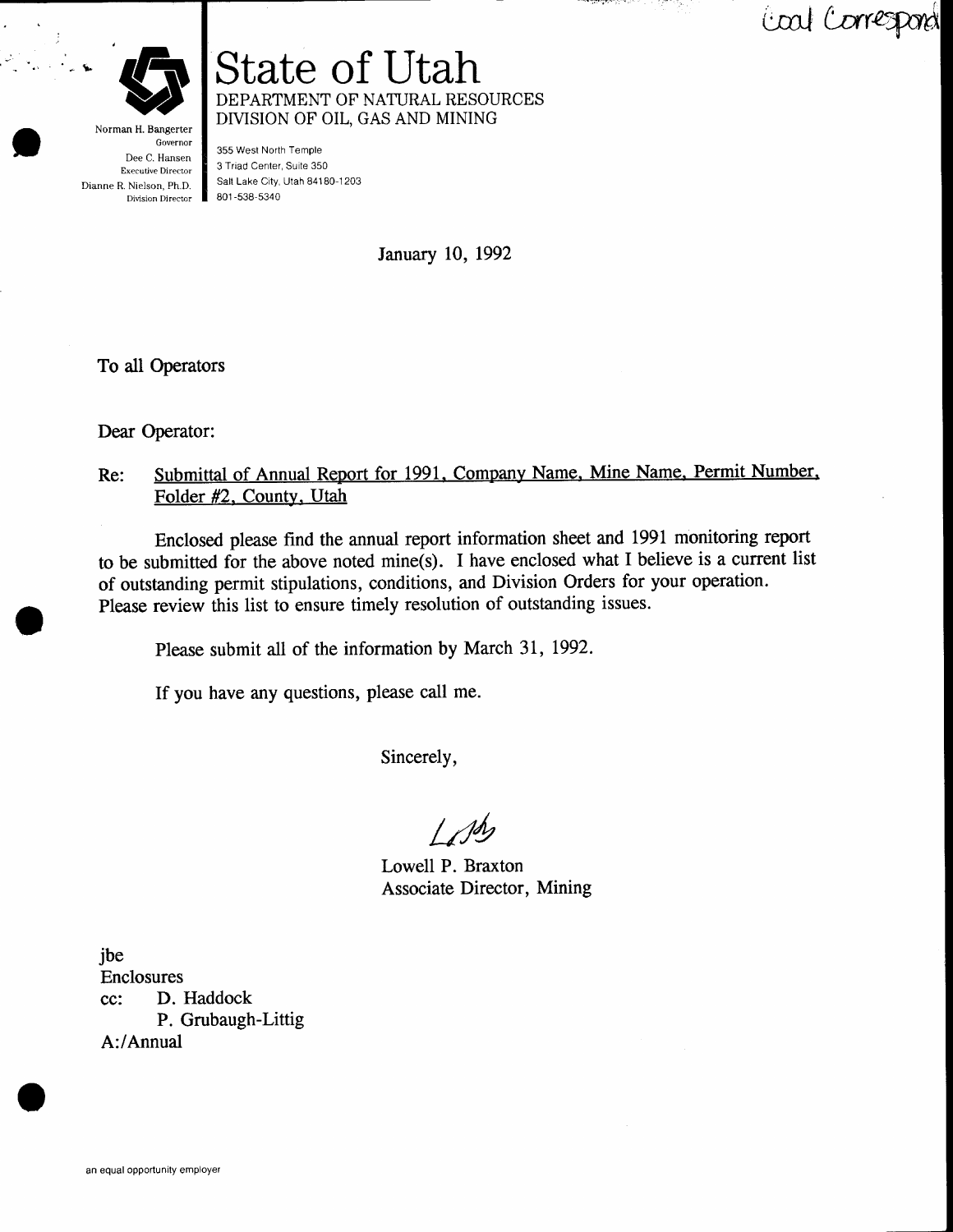## Annual Coal Operators Report Mailing List

Mr. Jim Buck, General Manager AMAX Coal lndustries One Riverfront Place 20 Northwest 1st Street Evansville, Indiana 47708-1258

 $\mathcal{L}^{\text{max}}_{\text{max}}$  , and  $\mathcal{L}^{\text{max}}_{\text{max}}$ 

Mr. Mike Glasson, Sr. Geologist Western Operations Andalex Resources, Inc. P. O. Box 902 Price, Utah 84501

Mr. Roger Nelson BHP Petroleum Utah International Inc. 550 California Street San Francisco, California 94104

Mr. J. E. Katlic Executive Vice President Blackhawk Coal Company c/o American Electric Power Gompany P. O. Box 700 Lancaster, Ohio 43130

Mr. Lee Edmonson CAL MAT Company (Hidden Valley Coal Co.) Properties Division 1801 East University Drive Phoenix, Arizona 85034

Mr. Dee Bray Consolidation Coal Company P.O. Box 527 Emery, Utah 84522

Mr. Wendell Owen Co-Op Mining Company P.O. Box 1245 Huntington, Utah 84528 Castle Gate Mines

Centennial Project Wildcat Loadout

Knight Mine

Willow Creek (Susp)

Hidden Valley Mine

Emery Deep Mine

Trail Cyn Mine Bear Canyon

Revised 12/91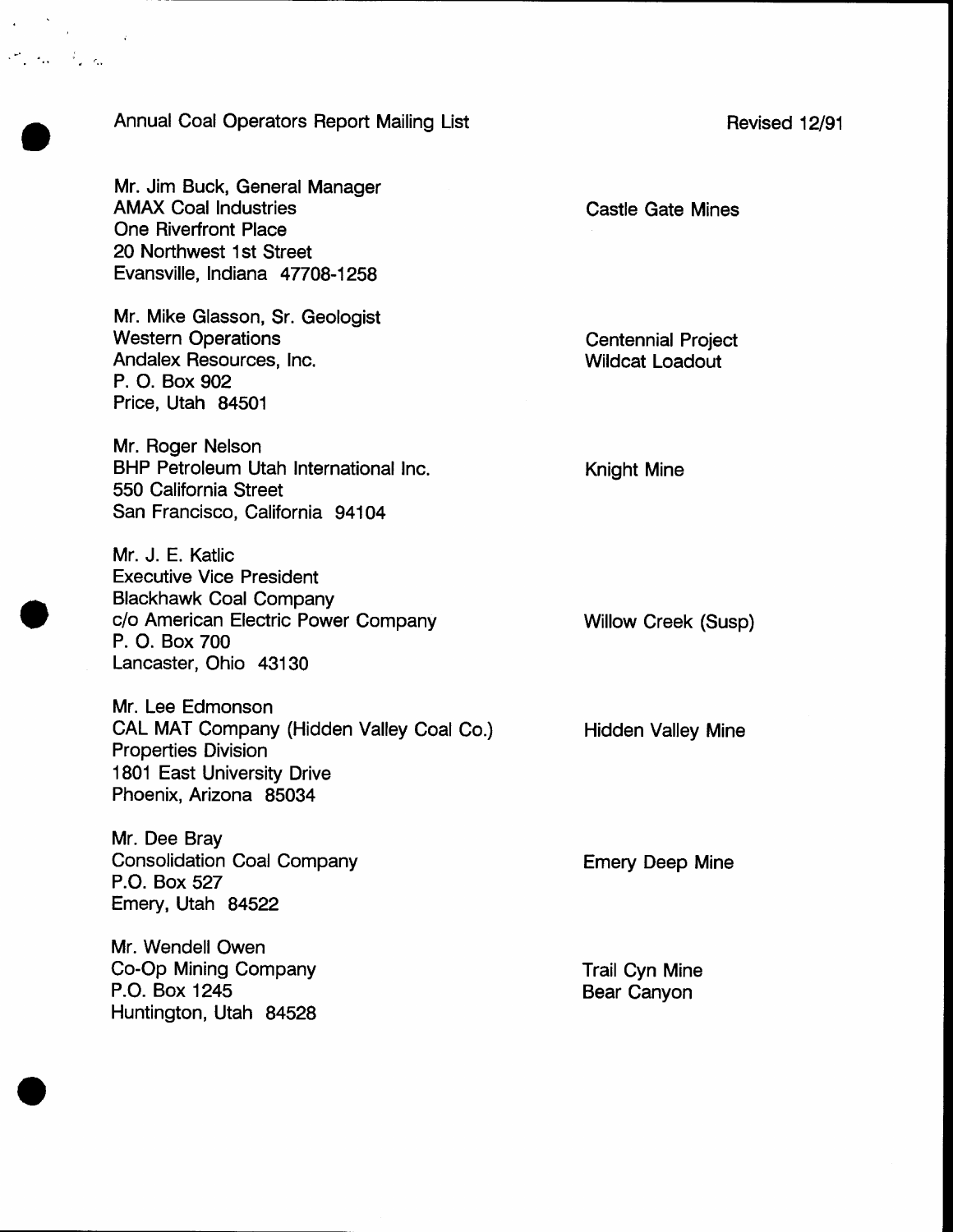Mr. Allen Childs Genwal Coal Company P. O. Box 1201 Huntington, Utah 84528

 $\mathcal{L}_{\mathcal{A}}^{\mathcal{A}}(\mathcal{A}_{\mathcal{A}})$  ,  $\mathcal{L}_{\mathcal{A}}^{\mathcal{A}}(\mathcal{A}_{\mathcal{A}})$ 

Mr. Jon Passic Genwal Coal Company (Castle Valley Resources) P.O. Box 766 Wellington, Utah 84526

Mr. David W. Anderson, P.E. Intermountain Power Agency Department of Water & Power City of Los Angeles, Room 1 164 111 North Hope Street Los Angeles, California 90012

Mr. Dan Guy, Manager Permitting and Compliance Mountain Coal Company P. O. Box 1378 Price, Utah 84501

Mr. Blake Webster PacifiCorp Electric Operations Fuel Resources One Utah Center, Suite 2100 201 South Main Salt Lake City, Utah 84149-0021

Mr. Ben Grimes Sr Environmental Coordinator Cyprus-Plateau Mining Company P. O. Drawer P M C Price, Utah 84501

Mr. Rick Olsen, President Soldier Creek Coal Company P. O. Box <sup>I</sup> Price, Utah 84501

Mr. Ken Payne, General Manager Southern Utah Fuel Company P. O. Box P Salina, Utah 84654

Crandall Canyon

Wellington Prep Plant

Horse Canyon Mine

Gordon Creek #2,7&8 Gordon Creek #3&6 C.V. Spur Huntington Cyn #4 Trail Mtn

Des-Bee-Dove Deer Creek Cottonwood/Wilberg

Star Point Mine

Soldier Cyn Mine Banning Siding

Convulsion Cyn Mine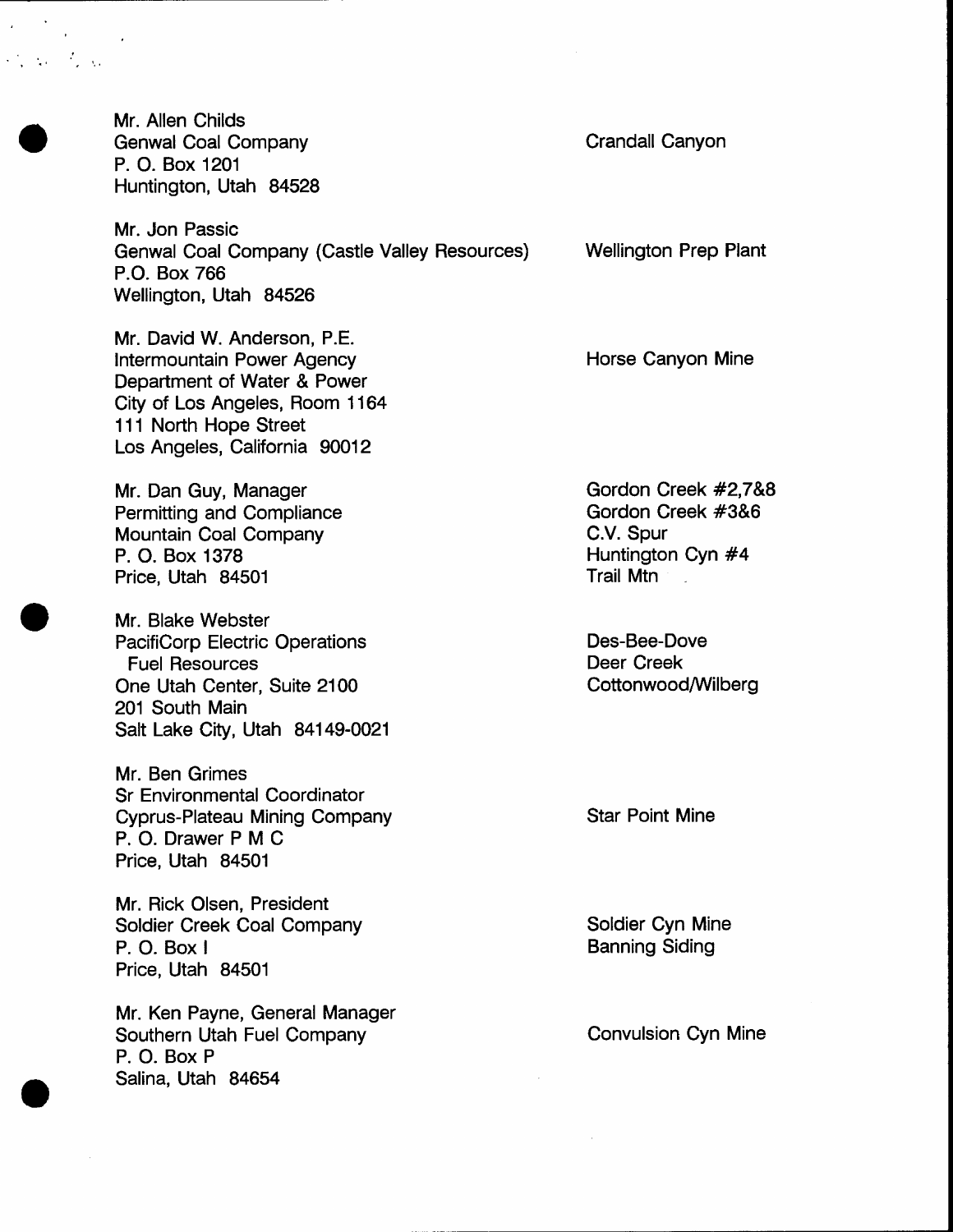Mr. Joe Fielder, General Manager Sunnyside Coal Company P.O. Box 99 Sunnyside, Utah 84133

Mr. Bob Eccli U.S. Fuel Company P. O. Box A Hiawatha, Utah 84527

 $\sim 10$  $\sim$ 

 $\mathcal{O}_{\mathcal{A}}$  , where  $\mathcal{O}_{\mathcal{A}}$  , where  $\mathcal{O}_{\mathcal{A}}$ 

 $\mathcal{O}(\mathcal{O}(\log n))$ 

Mr. Glen Zumwalt, General Manager Utah Fuel Company P. O. Box 719 Helper, Utah 84526

Mr. Walter Wright Valley Camp of Utah, Inc. Scofield Route Helper, Utah 84526

Mr. Dwight Crossland Western States Minerals Corp. 84 Glen Carran Circle Sparks, Nevada 89431

Sunnyside Mine

Hiawatha Complex

Skyline Mine

Belina Complex

J. B. King Mine

A:/Annual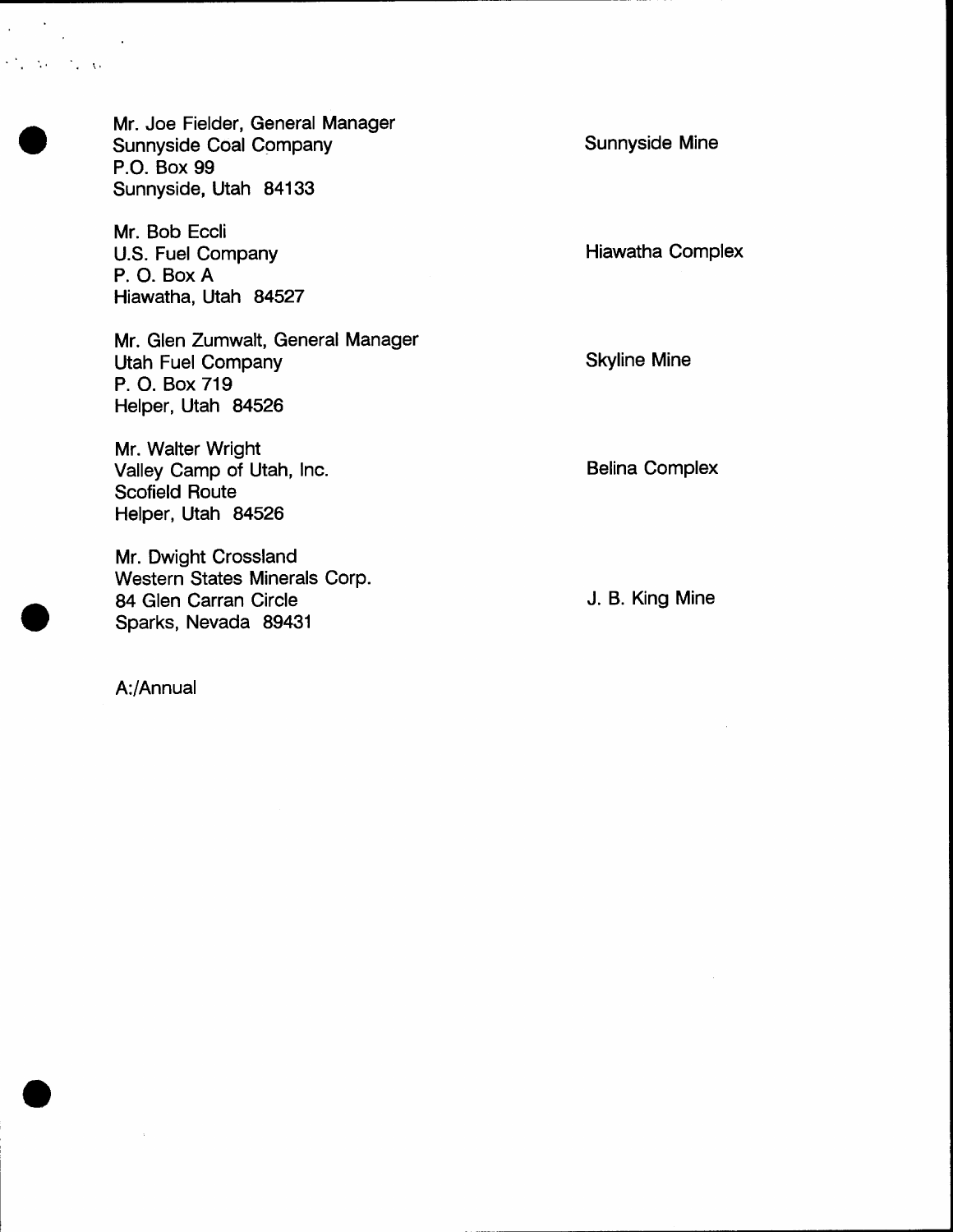## COAL MINING AND RECLAMATION OPERATIONS FOR 1991

## (Must be submitted to the Division by March 31, 1992)

State of Utah Department of Natural Resources Division of Oil, Gas and Mining 3 Triad Center, Suite 350 355 West North Temple Salt Lake City, Utah 84180-1203 (801) 538-5340

| <b>Permittee:</b>                       |                                                                    |                                                                                                                        |                                                                                   |  |
|-----------------------------------------|--------------------------------------------------------------------|------------------------------------------------------------------------------------------------------------------------|-----------------------------------------------------------------------------------|--|
|                                         |                                                                    |                                                                                                                        |                                                                                   |  |
| <b>Mine Name:</b>                       |                                                                    | <u>. Andre de la componentación de la componentación de la componentación de la componentación de la componentació</u> |                                                                                   |  |
| <b>Mailing Address:</b>                 |                                                                    |                                                                                                                        | ,我们就是一个人的,我们就是一个人的,我们就是一个人的,我们就是一个人的。""我们,我们就是我们的,我们就是我们的,我们就是我们的。""我们,我们就是我们的,我们 |  |
|                                         |                                                                    |                                                                                                                        |                                                                                   |  |
| <b>Resident Agent:</b>                  |                                                                    |                                                                                                                        | ,我们也不会不会不会不会不会不会不会不会不会不会不会不会不会不会不会不会不会。""我们,我们也不会不会不会不会不会不会不会不会不会。""我们,我们也不会不会不会  |  |
| <b>Permit Number:</b>                   | <u> 1980 - Andrea Stadt Britain, amerikan berlindar (h. 1980).</u> |                                                                                                                        |                                                                                   |  |
|                                         |                                                                    |                                                                                                                        |                                                                                   |  |
| <b>MSHA ID Number:</b>                  |                                                                    |                                                                                                                        |                                                                                   |  |
|                                         |                                                                    |                                                                                                                        |                                                                                   |  |
| Date of Permit Renewal:                 |                                                                    |                                                                                                                        |                                                                                   |  |
|                                         |                                                                    |                                                                                                                        |                                                                                   |  |
|                                         |                                                                    |                                                                                                                        |                                                                                   |  |
| <b>Attach Updated Mine Sequence Map</b> |                                                                    |                                                                                                                        |                                                                                   |  |

(Same as Lease Royalty Payment Map and/or MSHA Progress Map)

All monitoring activities during the report period to be submltted with this report (including, but not limited to):

A. Summarized Water Monitoring Data:

 $\mathcal{L}^{\mathcal{L}}$  , where  $\mathcal{L}^{\mathcal{L}}$  ,  $\mathcal{L}^{\mathcal{L}}$  ,  $\mathcal{L}^{\mathcal{L}}$ 

- List of monitoring points and their locations and respective frequencies of monitoring (monthly, quarterly, etc.) as approved in the PAP 1.
- UPDES permit number, UPDES discharge points and thelr locatlons 2.
- Summary of findings based on water monltoring durlng 1991 3.
- Submit water monitoring as database files (ASCII, Lotus, dBase, etc.) (Please contact Ken Wyatt lf you have any questions) 4.
- B. Precipitation or Other Climatological Data (please submit as database files: ASCII, Lotus, dBase, etc.-- Contact Ken Wyatt if you have any questions)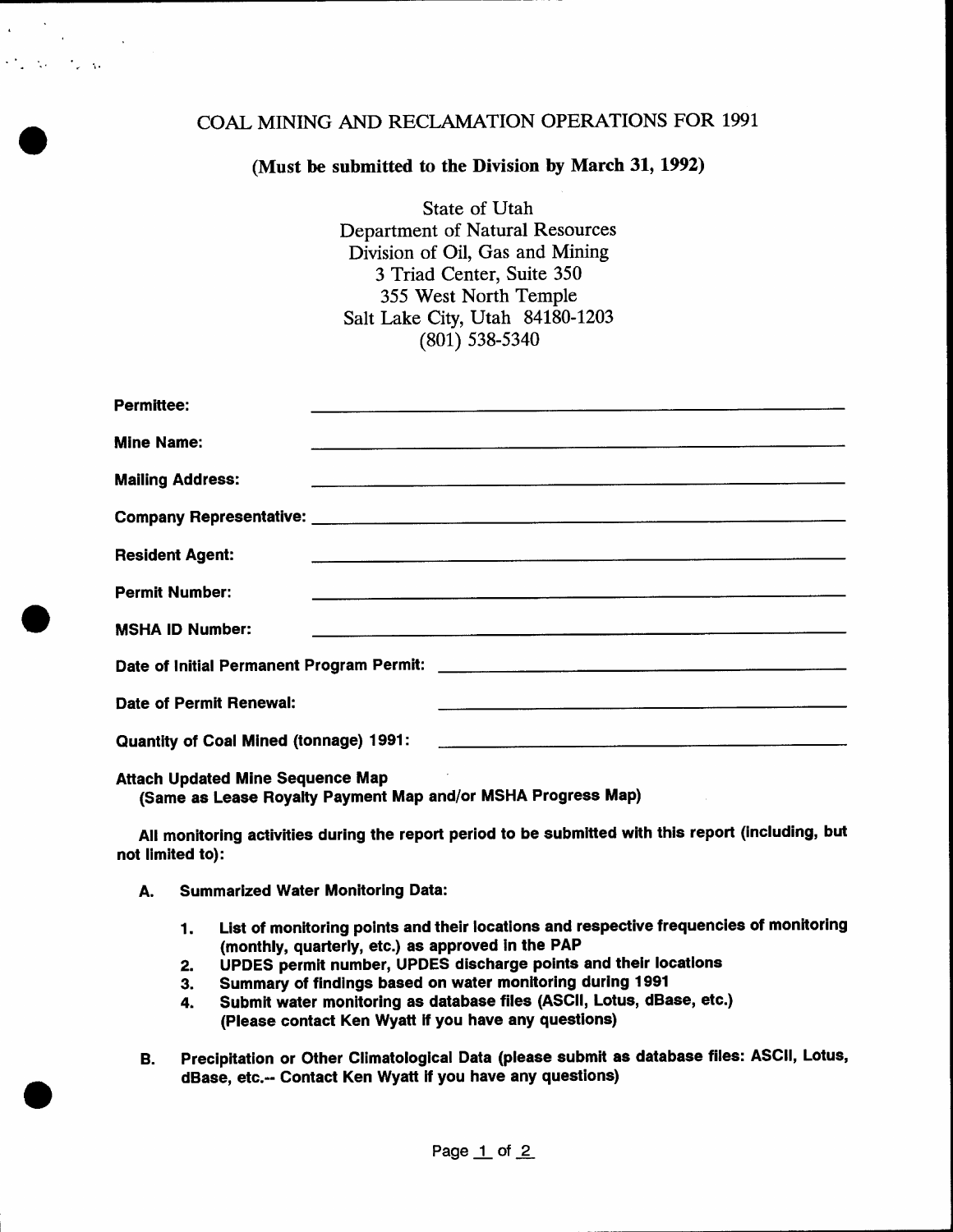C. Subsidence Monitoring Report:

 $\mathcal{L}(\mathbf{z})$  ,  $\mathcal{L}(\mathbf{z})$ 

 $\mathcal{O}(\mathcal{E}_\mathcal{A}^{\text{max}})$  , where  $\mathcal{O}(\mathcal{E}_\mathcal{A}^{\text{max}})$ 

- 1. Brief description of monitoring system (monuments or aerial surveys, how monitoring is done, how frequently monitoring is done)
- 2. List of all monitoring points (if any) and their locations and amount of displacement of each
- 3. Map showing either monitoring points (if any) or a representation of subsidence which has occurred
- 4. Any ownera and/or occupants of surface property and structures above the underground workings who were or will be mailed notification six months prior to mining (R614-301-525.300)
- Vegetation Data (test plots) or Revegetation Success Monitoring (includes interim and final): D.
	-
	- 1. Test plot monitoring data or implementation<br>2. Quantitative results from interim or final see 2. Quantitative results from interim or final seeding efforts<br>3. If quantitative monitoring was not required, then at minin
	- If quantitative monitoring was not required, then at minimum, a qualitative description of the interlm or final vegetation
	- 4. Describe any seeding done on slte during the current year
- Annual lmpoundment Gertification, (R614-301-514.312) which lncludes the following Е. information:
	- Any appearances of instability 1.
	- Structural weakness or other hazardous conditions 2.
	- Depth and elevation of any impounded waters 3.
	- Existing storage capaclty 4.
	- Any existing or required monitoring procedures and instrumentation 5.
	- Any other aspects of the structure affecting stability 6.

Suggested form enclosed

- Annual Overburden, Spoll, Refuse, Roof, Floor, and Mid'Seam Data. For Consietency and completeness, please submit data for this reporting requirement in the following manner: F.
	- 1. Location of sample site, sample interval, and sample matrix (if roof or floor, then include lithologic unit and if coal, then thickness of seam at sample site)
	- Z. Sampling technique employed in the field (1.e., grab sample, composite, depth segregated or specific procedure outllned in the permit by chapter and page) and preparation prior to analysis (i.e., sieved sample, ground sample, air dried, oven dried, etc.)
	- 3. Laboratory analysis report sheet which includes:<br>i. Sample time and date
		- **i.** Sample time and date<br>**ii.** Date and time of lab a
		- ii. Date and time of lab analysis<br>iii. Analytical method(s) employe
		- Analytical method(s) employed and references. Include the soil/spoil: water ratio.
	- 4. Summary of findlngs based on monitoring
- Any Other Information Required to be Submltted as \$pecified in your Permlt Application Package and Permit G.

jbe A:/Annual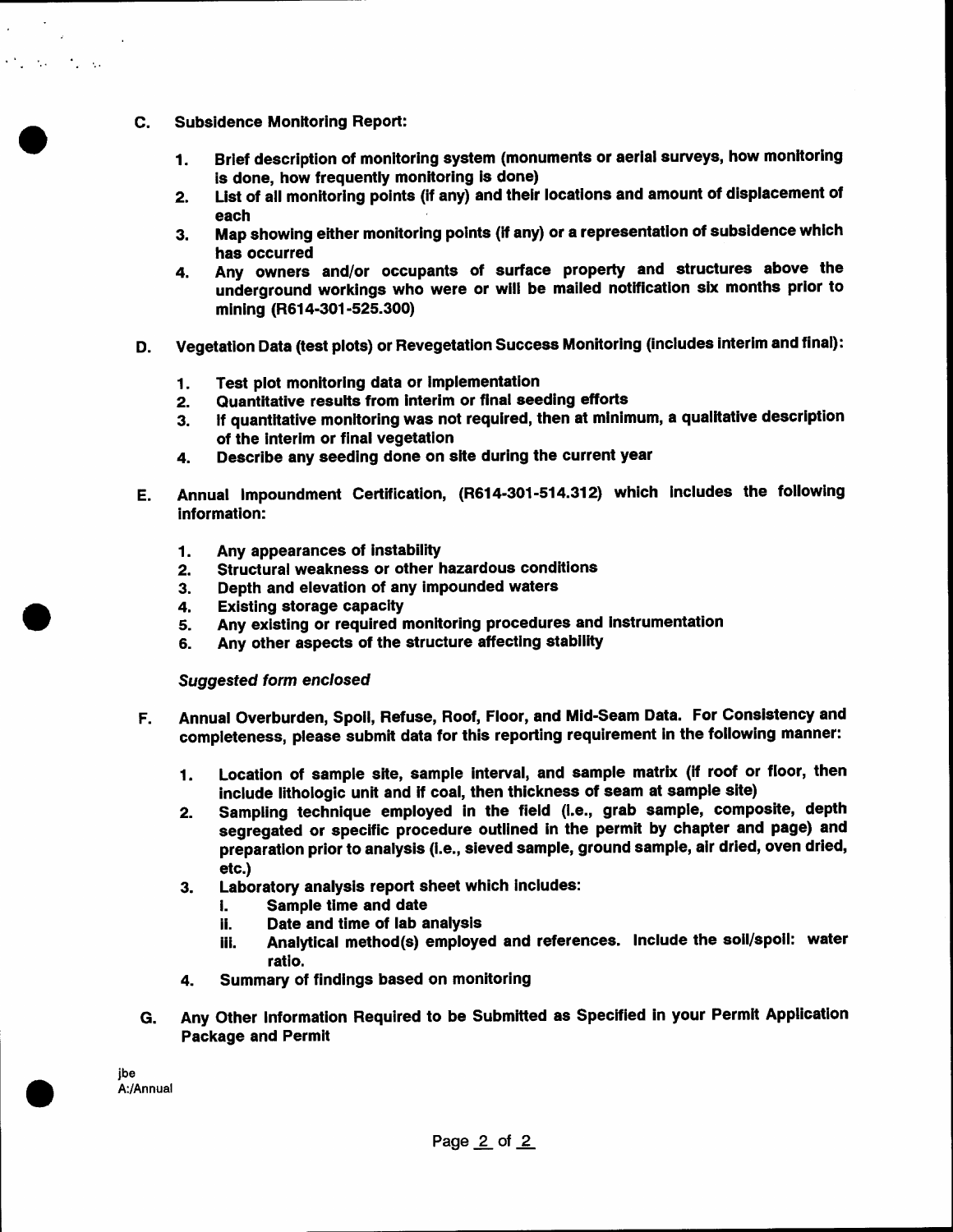SUGGESTED FORMAT

 $\mathcal{A}^{\text{max}}_{\text{max}}$ 

 $\mathcal{F}^{\text{in}}_{\text{out}}$  , where  $\mathcal{F}^{\text{in}}_{\text{out}}$  , where

Page 1 of 2

## ANNUAL MAINTENANCE INSPECTION CERTIFICATION

This certification shall be submitted to the Division as part of the "Annual Report".

<sup>1</sup>. I hereby certify, in accordance with R614-301-514.310 through R614-301-514.313 and others as applicable, that with respect to the following facility.

Name of Permittee **Name of Permittee** Permit No.

Mine Name

which is a (check one)

temporary water impoundment

**\_\_\_** permanent water impoundment

**processing waste impoundment** 

- 2. l, or persons under my superuision, have conducted adequate inspections of the maintenance of the structure; and
- The maintenance has been performed in accordance with the Utah State Coal Program; and 3.
- The attached report is certified in accordance with the rules of professional conduct promulgated by the Utah Board of Examiners for Engineers; and 4.
- The attached report addresses the following points: 5.
	- a. any appearances of instability, structural weaknesses or other hazardous conditions;
	- b. depth and elevation of impoundment water;
	- c. existing storage capacity;
	- d, existing or required monitoring procedures and instrumentation; and
	- e. any other aspects of the structure affecting stability.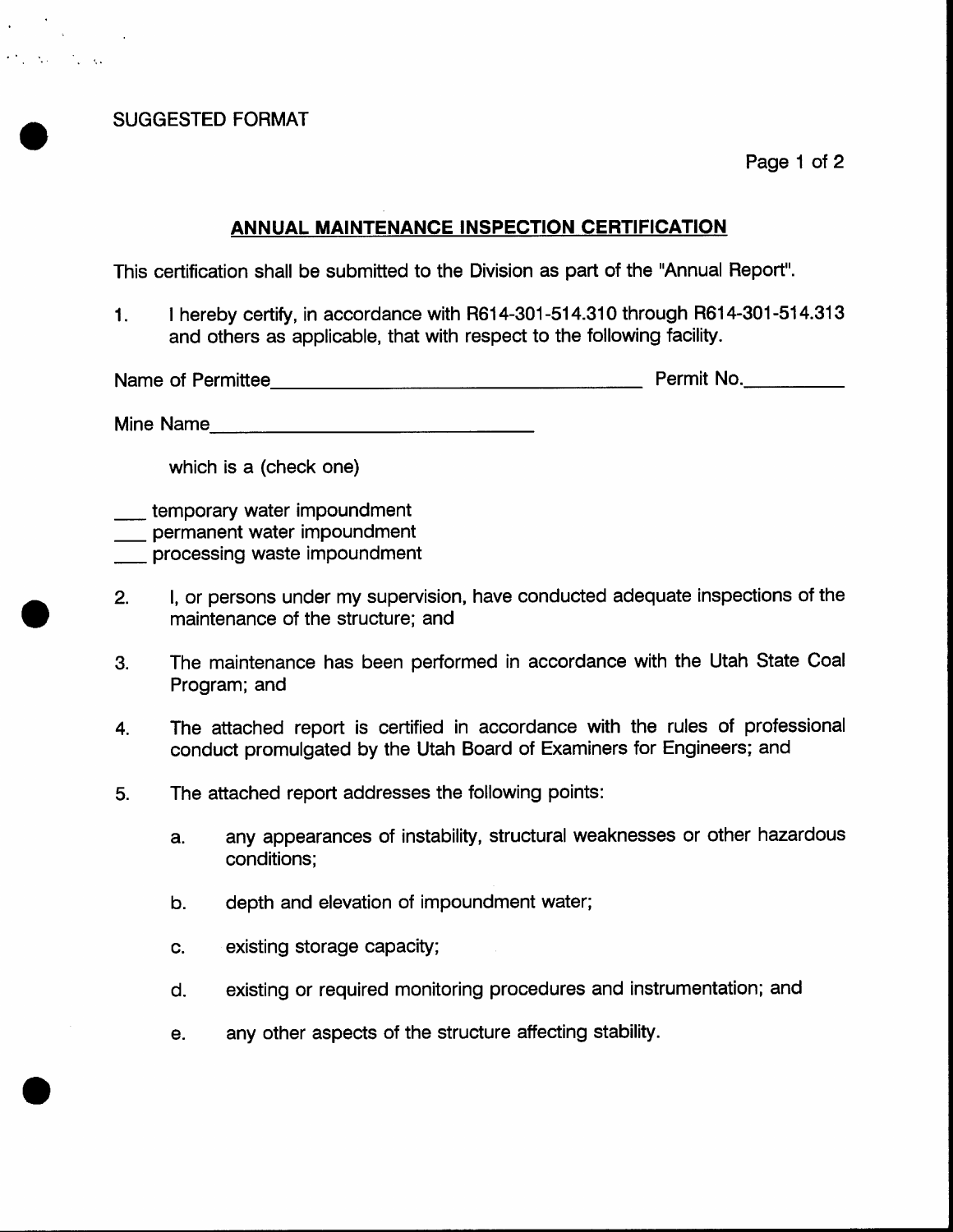SUGGESTED FORMAT

 $\mathcal{O}(\mathcal{O}_\mathcal{A})$  , where  $\mathcal{O}_\mathcal{A}$  , and

Page 2 of 2

## **CERTIFICATION REPORT**

On 1992, an inspection of \_\_\_\_\_\_\_\_\_\_\_\_\_\_\_\_\_\_\_\_\_\_\_\_\_\_, Area No. \_\_\_'s sedimentation pond \_\_\_\_\_ revealed

the following:

- A. The pond has been constructed and maintained in accordance with the approved plan.
- B. The pond's dam appeared sound with no signs of instability or hazardous conditions.
- The water elevation was \_\_\_\_\_ feet. The water depth was \_\_\_\_\_ feet. C.
- The existing storage capacity is  $\frac{1}{\sqrt{1-\frac{1}{\sqrt{1-\frac{1}{\sqrt{1-\frac{1}{\sqrt{1-\frac{1}{\sqrt{1-\frac{1}{\sqrt{1-\frac{1}{\sqrt{1-\frac{1}{\sqrt{1-\frac{1}{\sqrt{1-\frac{1}{\sqrt{1-\frac{1}{\sqrt{1-\frac{1}{\sqrt{1-\frac{1}{\sqrt{1-\frac{1}{\sqrt{1-\frac{1}{\sqrt{1-\frac{1}{\sqrt{1-\frac{1}{\sqrt{1-\frac{1}{\sqrt{1-\frac{1}{\sqrt{1-\frac{1}{\sqrt{1-\frac{1}{\sqrt$ acre-feet required by the approved plan. D.
- E. Ponds are inspected weekly for structural problems and pH levels. Bimonthly sampling of discharge is performed with analysis results submitted monthly. U.P.D.E.S. and DOGM requirements are followed during sampling, analysis, and reporting.

Based on this field inspection, pond has been certified as required by R614-301-514.310 through R614-301-514.313. A "Certification of Maintenance of Dams and Embankments" is attached.

Atfix seal of engineer making this certification. All data in the seal must be legible.

12/6/91

Seal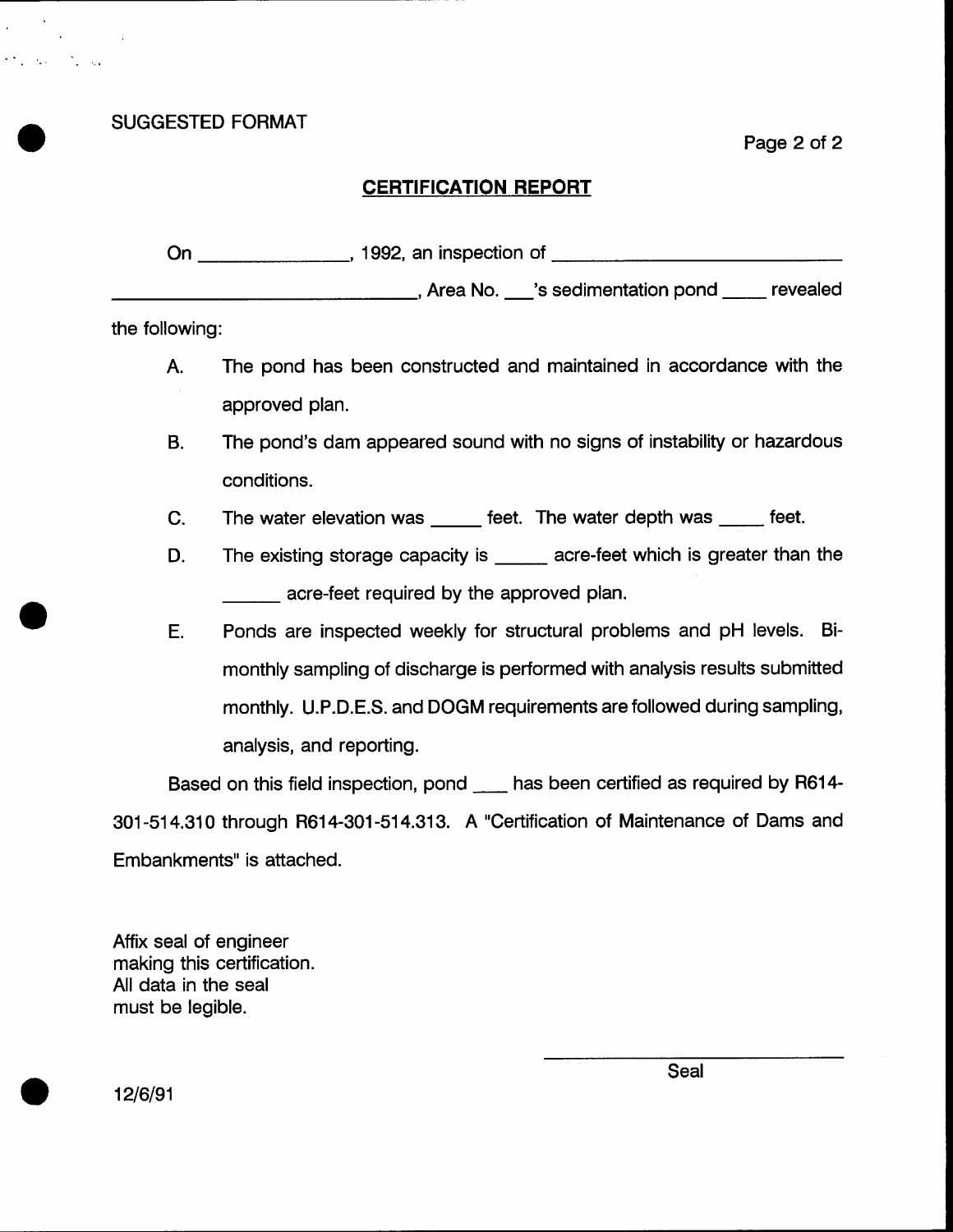## Additional A Team Enclosures

Cottonwood/Wilberg Outstanding Issues

Division Order 91A resubmitted 9/16/91 under review (Spillways). Division Order 91B resubmitted 12/27/91 under review (Waste Rock Site).

> Deer Creek Outstanding Issues

Division Order 90A (PHC) under review.

 $\mathcal{O}(\mathcal{E}_\mathrm{c}^{\mathrm{c}})$ 

tico de

Gordon Creek  $#2, #7,$  and  $#8$ Outstanding Issues

Division Order 91A resubmitted 12/13/91 under review (Highwalls).

Star Point Outstanding Issues

Division Order 91B submitted 12/20/91 under review (Spillways). (Variance) Division Order 91C (PHC) extended to 4/17/92 for submittal

> Sunnyside Mine Outstanding Issues

Division Order 91B submitted 12/23/91 under review.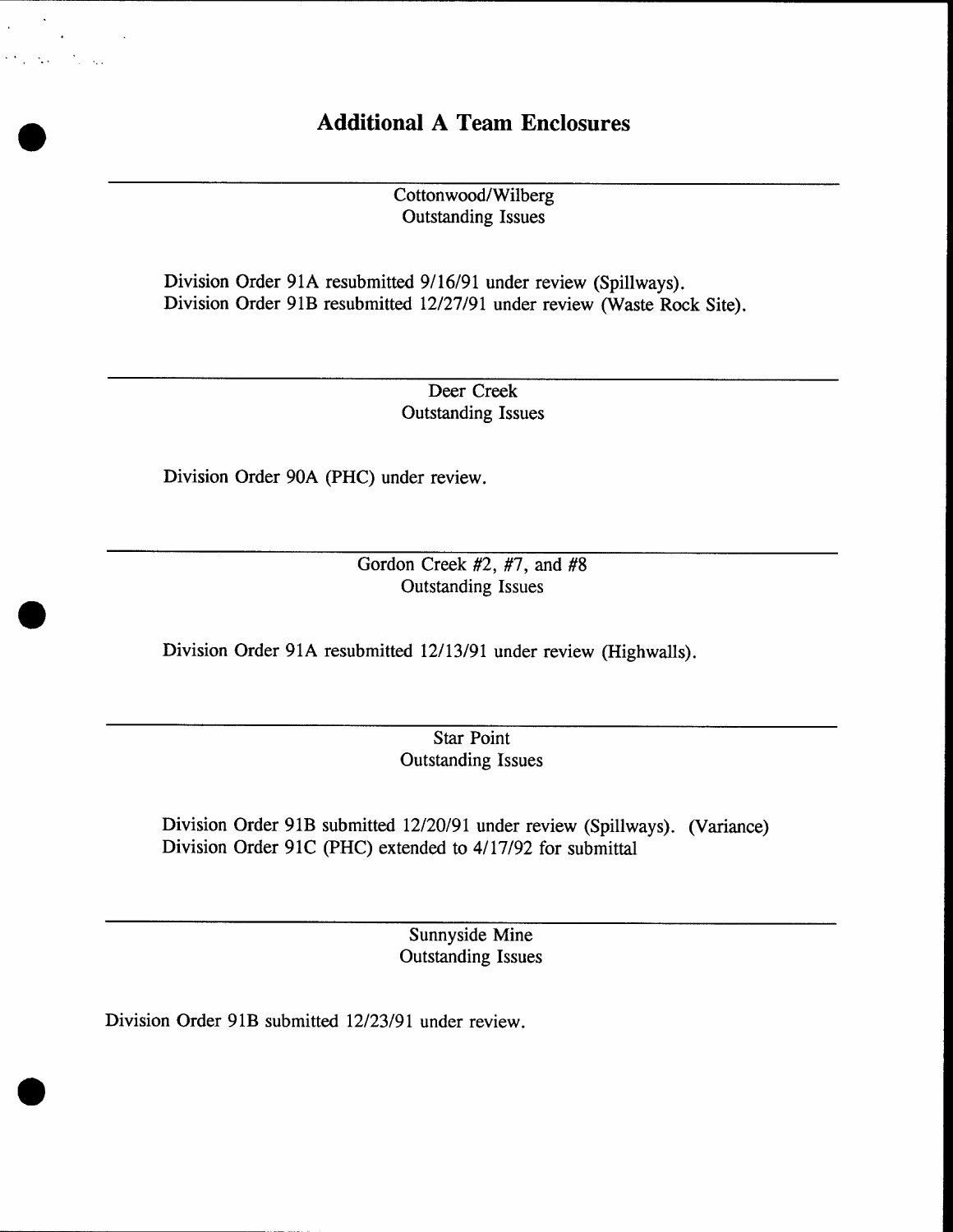## **Attachment A**

## **CONDITION**

## Incidental Boundary Change **UTU-64263**

Orgoing

 $\overline{ACT}/\overline{CO}$   $7/\overline{CO}$ 

The operator must conduct horizontal drilling ahead of the advance of the workings to the west into the incidental boundary change/lease modification area. This drilling must be conducted in coordination with the authorized officer of the BLM and be designed to detect significant flows of ground water well in advance of the mine workings, in accordance with the authorized officer of the BLM, and notify the Division of Oil, Gas and Mining. Further advance of mine workings within the wet area will not be authorized unless the operator can demonstrate that significant impacts will not occur.

jbe ATUTU-6426.IBC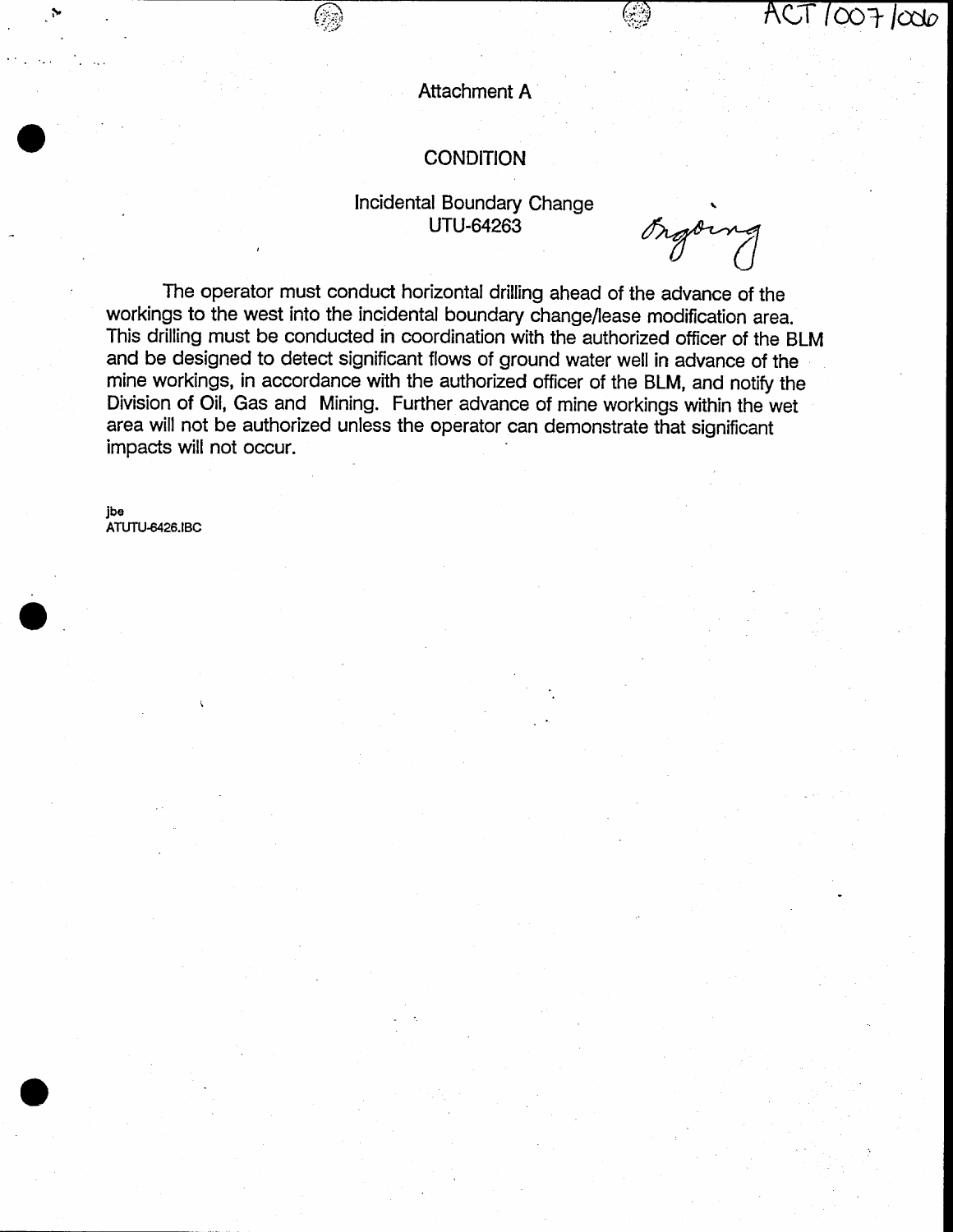## ATTACHMENT A

ACTIOISIOI7

## CONDITION R614-301-233-(1) (HS) done

**e** 

Within 45 days of permit renewal, the permittee must submit analyses of the five major fills within the mine area to include sampling procedures outlined on pages 4-100 through 4-102 and provide documentation of the depth of the soil mantle atop the coal waste within the tipple area.

Additionally, for the haul road between stations 165+00 through 243+18, the permittee must identify a borrow site and provide necessary information for the development and reclamation of the site or conduct field site trials to demonstrate the suitability of the Des-Bee-Dove Haul Road fill material as a plant grovrth medium for final reclamation.

## CONDITION R614-301-514.300-(1) (JK)  $\measuredangle$ one

Within 45 days of permit renewal, the permittee must provide, for inclusion in the Operation Plan, a commitment to do the following:

- 1) Inspection of the sediment pond quarterly, either by a professional engineer or else by a specialist experienced in the construction of impoundments (514.310);
- Z) 'Certification of the quarterly report promptly after each inspection by <sup>a</sup> qualified, registered, professional engineer and to send a copy of the report to the Division (514.312); and
- 3) Annual cefrification of the sediment pond by a qualified, registered, professional engineer and inclusion of the certification in the Annual Report.

## CONDITION R614-301-542.300-(1) (JK)  $\sqrt{d_{inc}}$

Within 45 days of permit renewal, the permittee must revise and submit the following text and maps for inclusion in the PAP:

1) Map 3-10 (Existing Earthen Structures) must be rnodified to show, by shading, those areas which are used in estimating volumes of material which will contribute to the backfilling of highwalls, portal faceups, and the bathhouse/warehouse cut. This map must also show, by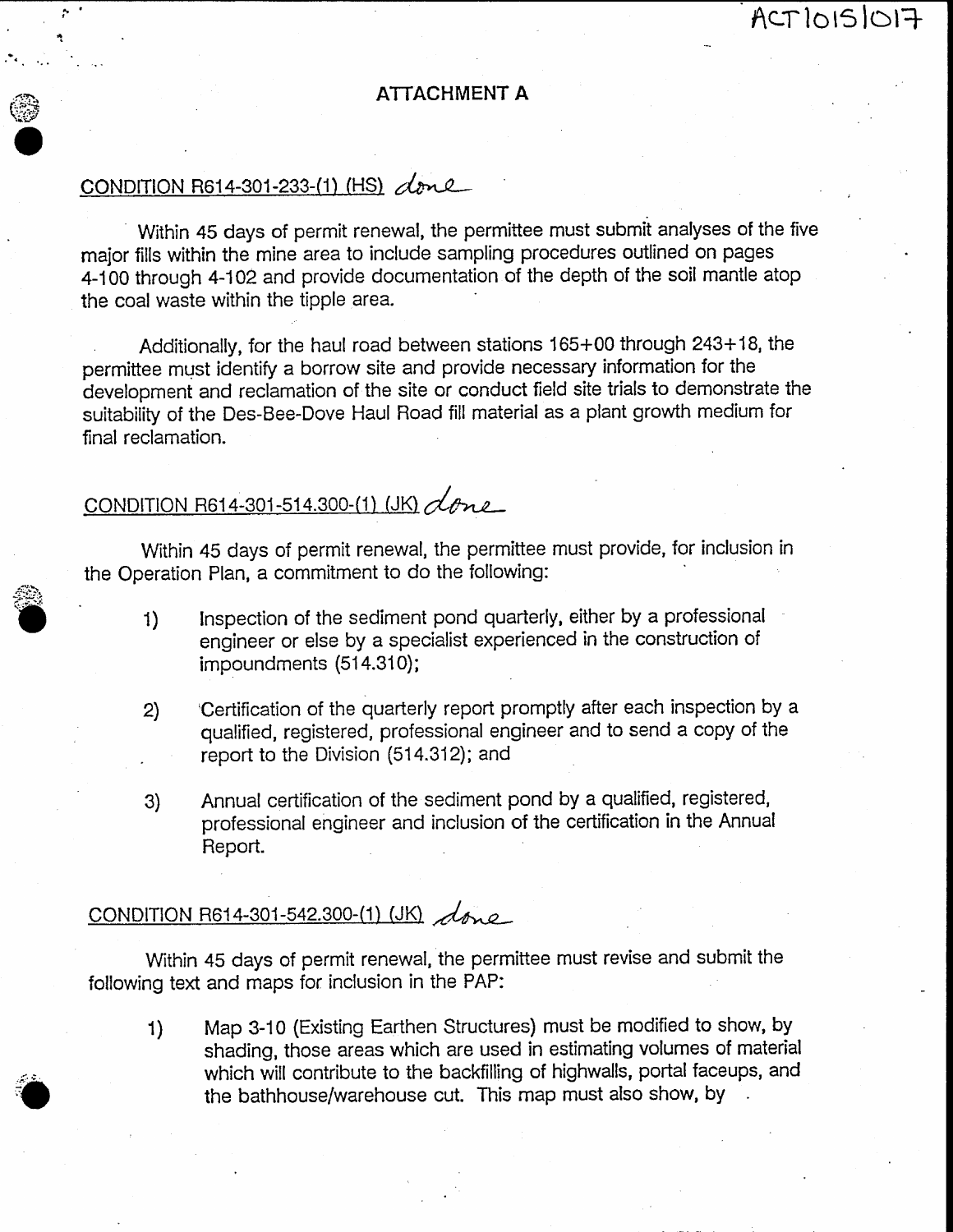crosshatching, highwalls, portal faceups, and other areas which will receive fill material.

Map 4-1 (Final Reclamation Map), sheet 2, must be modified to accurately show the anticipated final surface configuration of the present earthen fill structures.  $2)$ 

- Map 4-1 (Final Heclamation Map), sheet 5, must be modified to 3) correspond to Map 3-10, i.e., it must show those areas that will receive and those that will contribute fill material with the same shading and crosshatch scheme used on Map 3-10'
- Accurate cross-sections of the bathhouse/warehouse pad must be added to Map 4-1 (Final Reclamation Map), sheet 4. These cross sections must demonstrate that there is sufficient material available at the edge of the bathhouse/warehouse pad to completely backfill the pad, when that material is combined with the material that will be contributed by the other fill structures. 4)
- Earthwork quantities summarized on page 4-6 must be modified to verify 5) the recalculated volume estimates as a result of the map and cross ' section changes.

 $\bullet$ 

 $\bullet$ 

 $\cdot$ 

-

CONDITION R614-301-728-(1) (TM) more info due 1/31/92

Within 45 days of permit renewal, the permittee must submit a detailed plan for inclusion in the PAP, as to how the following information from the proposed test plots will be achieved, based on the following requirements:

728.331 Predicted sediment yield from the reclaimed haul road area;

- 728.332 Acidity, total suspended and dissolved sollds and other important water quality parameters of local impact from the impact of coal mining and reclamation operations: and
- 728.335 Characterizations required by the Division for the test plots which must include: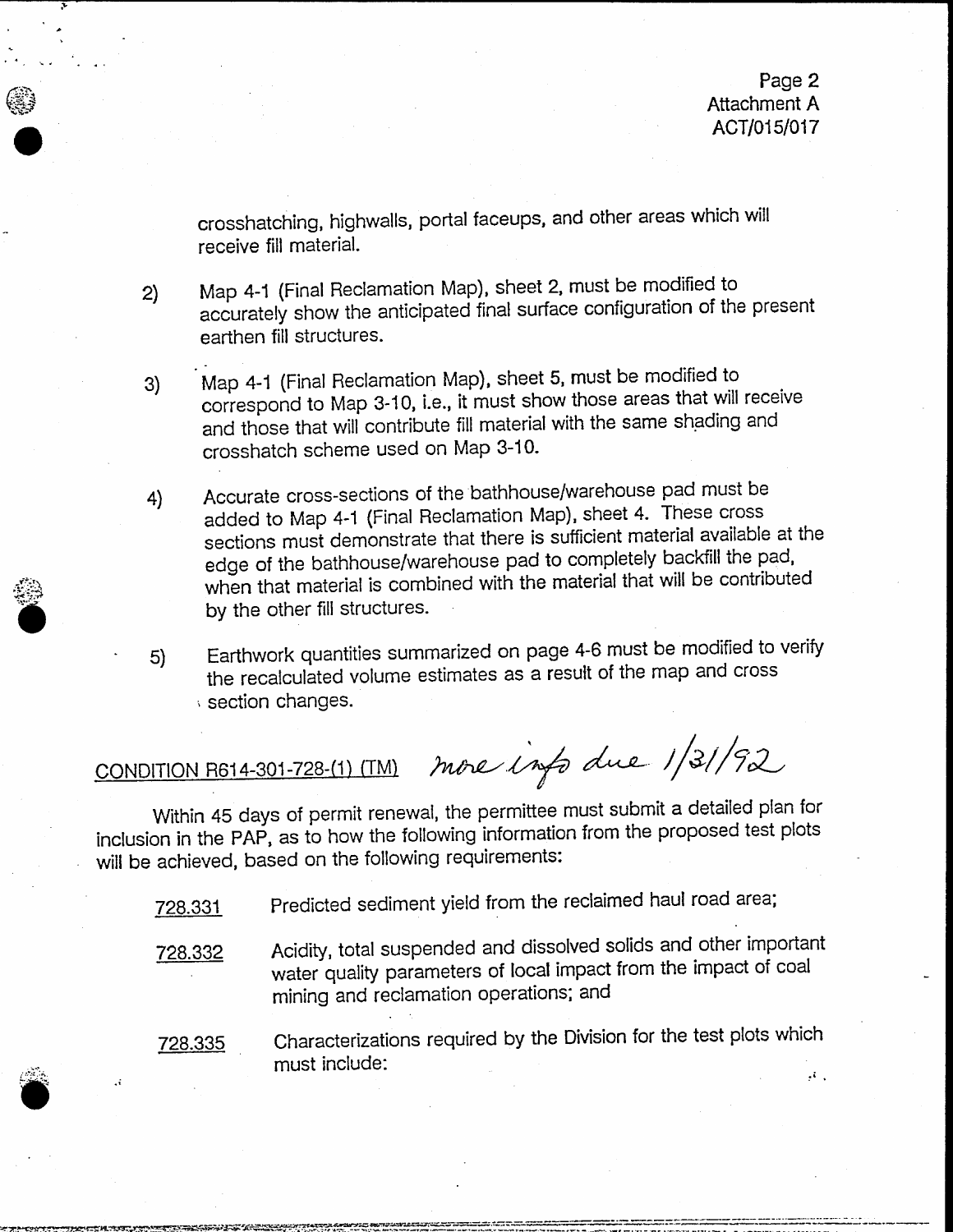- Application methodology assessment for hydromulch {i.e., treatment method-soil prewetted prior to application to allow for better absorption of stabilizers) and other treatments, implying different methods of application must be tried and evaluated; 1)
- 2) Soil bed preparation (roughness of seedbed) in relation to erosion . control; and
- 3) Runoff collection on test plots to'determine water quality (i.e., TDS and TSS),

# CONDITION R614-301-731-(1) (TM) More info due 1/31/92

Within 45 days of permit renewal, the permittee must submit technically adequate plans, for inclusion in the PAP, for sediment control (BTCA) on all areas not being treated by the sediment pond during reclamation. The PAP must include all sediment control measures and siltation measures with design criteria, cross-sections and maps as required by rule R614-301-742.110, Sediment Control Measures.

## CONDITION R614-301-731.121-(1) (TM) hore info due 1/3/92

Within 45 days of permit renewal, the permittee must submit a detailed BTCA plan as an appendix to the PAP which specifically addresses the following issues (this is required in addition to the current plan, to use contour furrows and berms as shown on Plate 4-1, sheet 3 of 5):

- A plan for providing sediment control during construction and following construction of all stream crossings and culvert rernoval sites where permanent diversions will be installed 1)
- $2)$ A revised and upgraded plan for the contour furrows and berms as shown on Plate 4-1, sheet 3 of 5 to address the runoff storage capacity of these BTCA measures in relation to the 10-year, Z4-hour storm runotf volume. This will verify the treatrnents' effectiveness in providing treatment for all areas not draining to the sediment pond. This must be included in a BTCA Appendix showing all areas treated with BTCA measures other than sediment ponds; and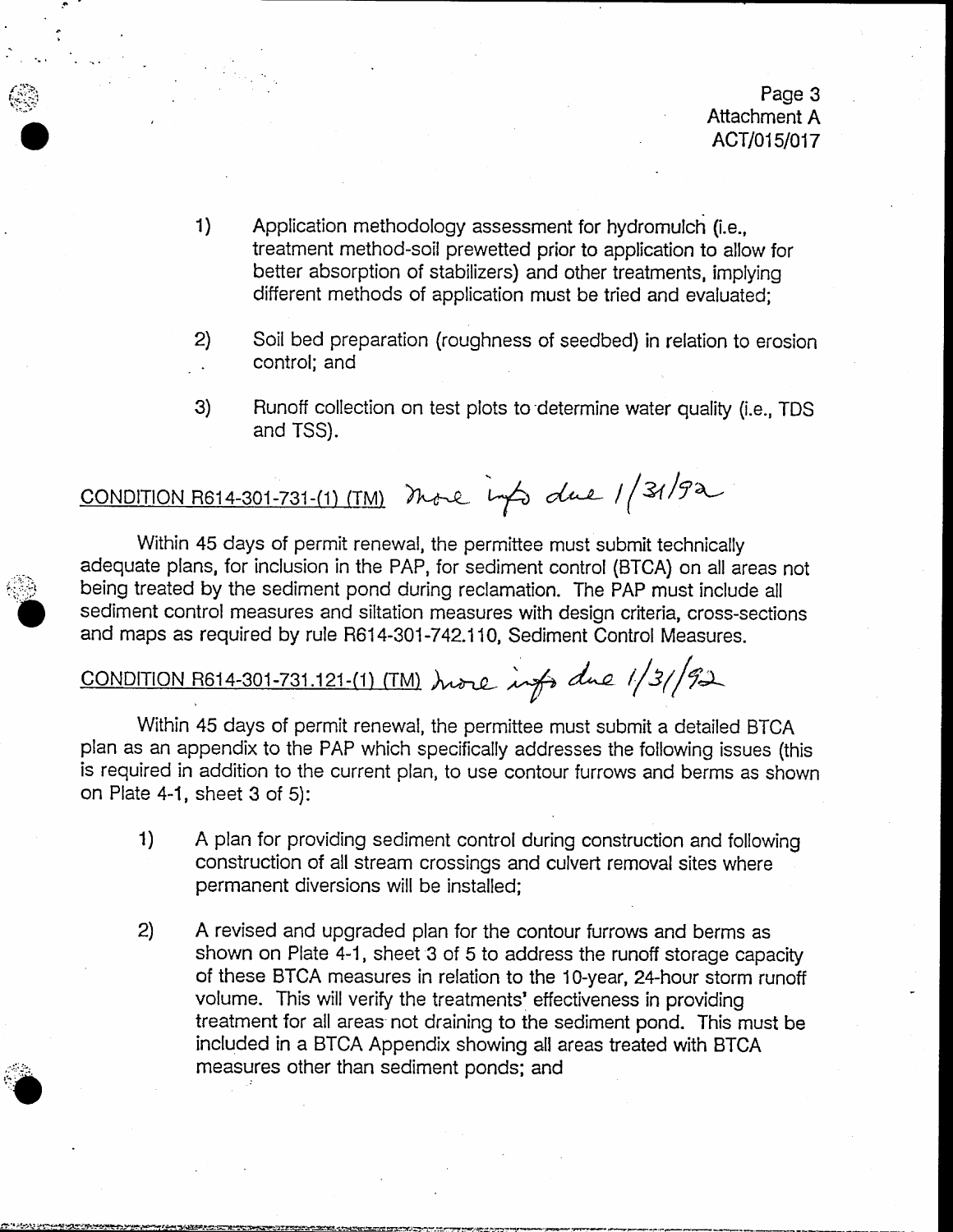g) The assessment of the runoff water quality must be included as a design criteria for the test plot study. The data must be interpreted and included as part of the BTCA appendix upon submittal following test plot implementation. The plan must identify the surface water quality and quantity parameters to be monitored, sampling frequency and site location.

# CONDITION R614-301-731.700-(1) (TM) more info due 1/31/92

ffil'

I

 $\bullet$ 

Within 45 days of permit renewal, the permittee must submit certified crosssections of the sediment pond and certify maps HM-1 and HM-5 per the requirements identified in R614-301-731 .730, R614-301-731 .740 and R614-301-731 .750.

cONDITION R614-301-742.220-(1) (TM) more info clue/88/92

Within 45 days of permit renewal, the permittee must provide drawings (Appendix VIll) that provide consistent information regarding the sediment pond-Three as-built drawings in Appendix VII provide three different pond bottom elevations. Page 3-54 of the PAP states five feet of clearance between a full sediment load elevation and the decant elevation. None of this information is in agreement (drawing #01-52-1-015 was revised on February 24, 1989 and October 1, 1984, to show as-built plans)

ln addition to accurate as-built drawings and cross-sections being provided, the following information must also be submitted:

- Sediment levels and clean-out elevations marked on all cross-sections (cross-sections are not marked as-built and certified); 1)
- Decant and clean-out procedures and a sediment testing and storage plan per Division guidelines; 2)
- A discussion of how sediment levels are determined to meet the 60% clean-out elevation determination; and 3)
- Calculations to prove that the open channel spillway is of nonerodibte construction and capable of maintaining sustain flows. Riprap sizing calculations for the spillway must be included in Appendix VIII. 4)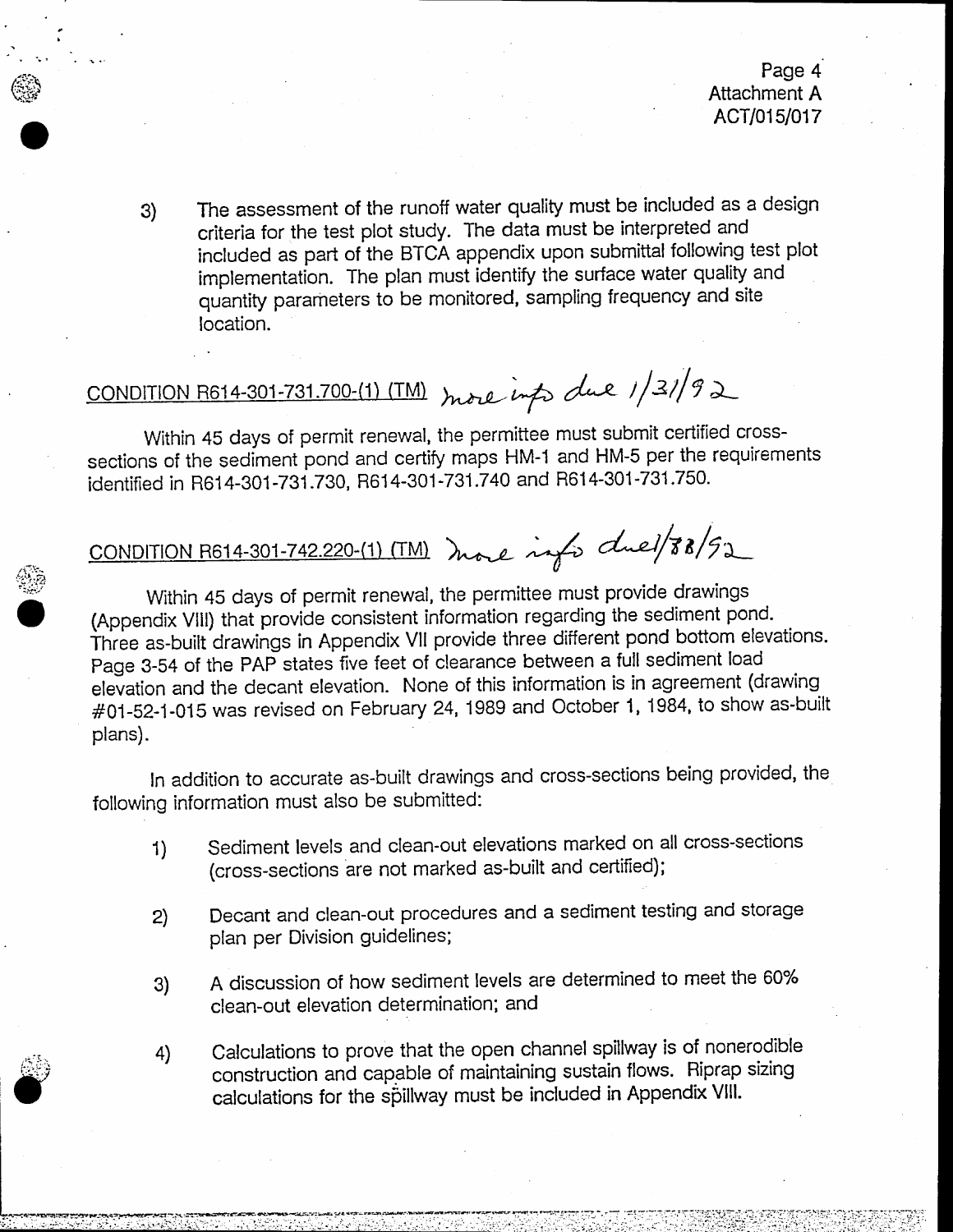Page 5 Attachment A ACT/015/017

## CONDITION R614-301-742.300-(1) (TM)

Within 45 days of permit renewal, all hydrologic calculations for existing<br>hydrologic structures at the Des-Bee-Dove Mine site must be submitted for inclusion in the PAP.

jbe<br>DES-STIP.TA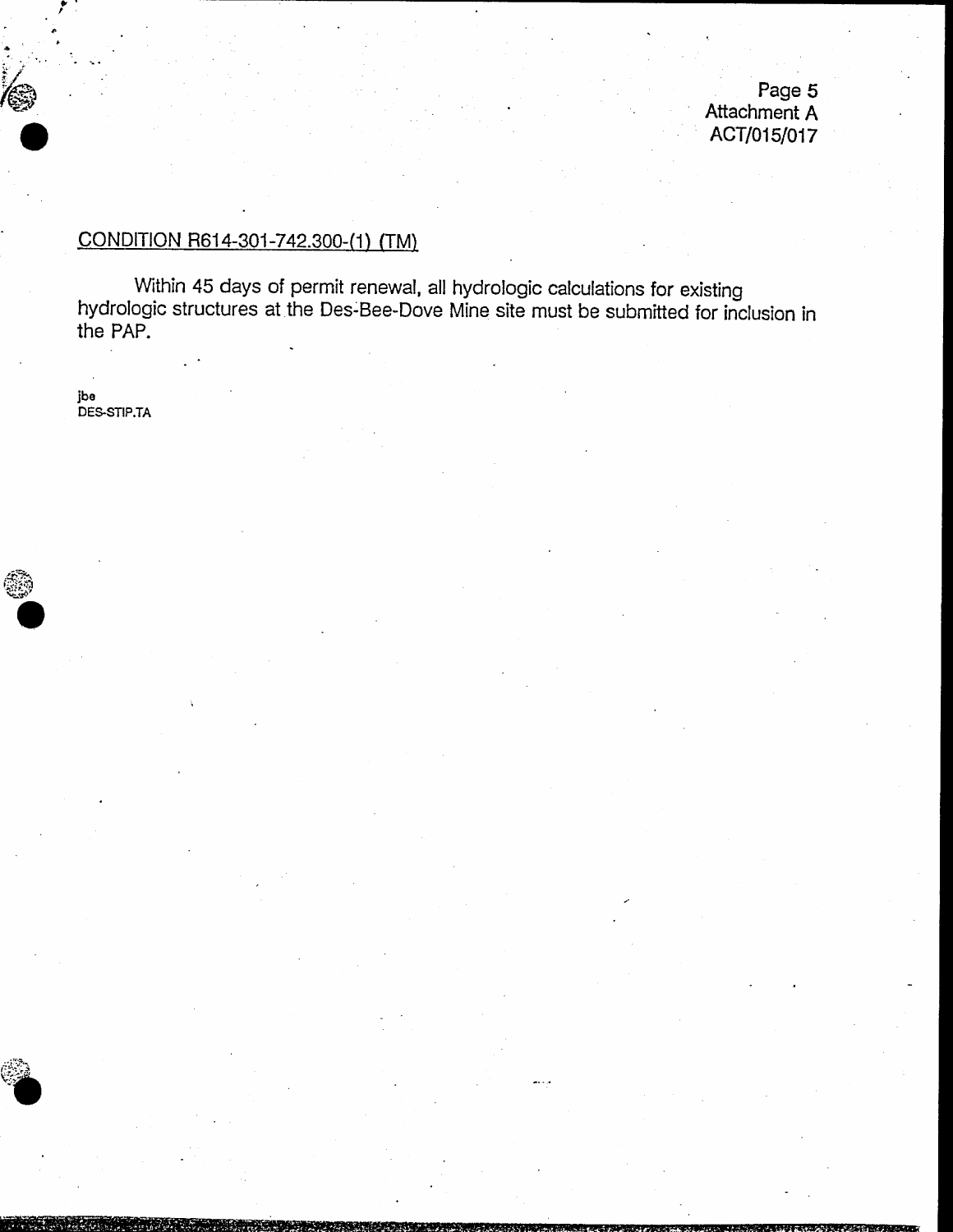ACT/015/018

Deer Creek Mine Attachment "A" Special Conditions September 13, 1988

### Condition No. 7

- A. The applicant shall restore areas impacted by subsidence caused surface cracks or other subsidence features such as escatpments (not to include naturally occurring escarpments which are not a result of mining) which are of a size or nature that could, in the Division's determination, either injure or kill grazing livestock. Restoration shall include recontouring of the affected land surface including measures to prevent rilling, and revegetation in accordance with the approved permanent revegetation plan in the PAP. Restoration shall be undertaken after annual subsidence survey data indicate that the surface has stabilized, but in all cases, restoration and revegetation shall be completed prior to bond release.
- The applicant shall compensate surface owners, except for land owned by the applicant, for lands which cannot be safely grazed due to hazards caused by surface effects of subsidence, with land (in close proximity) of comparable size and grazing capacity to be used for grazing until restoration of the damaged land is achieved. B.
- The applicant shall compensate at a fair market value, owners of livestock which are injured or killed as a direct result of surface hazards caused by subsidence. C.

jbe A:\SPECCOND.ATT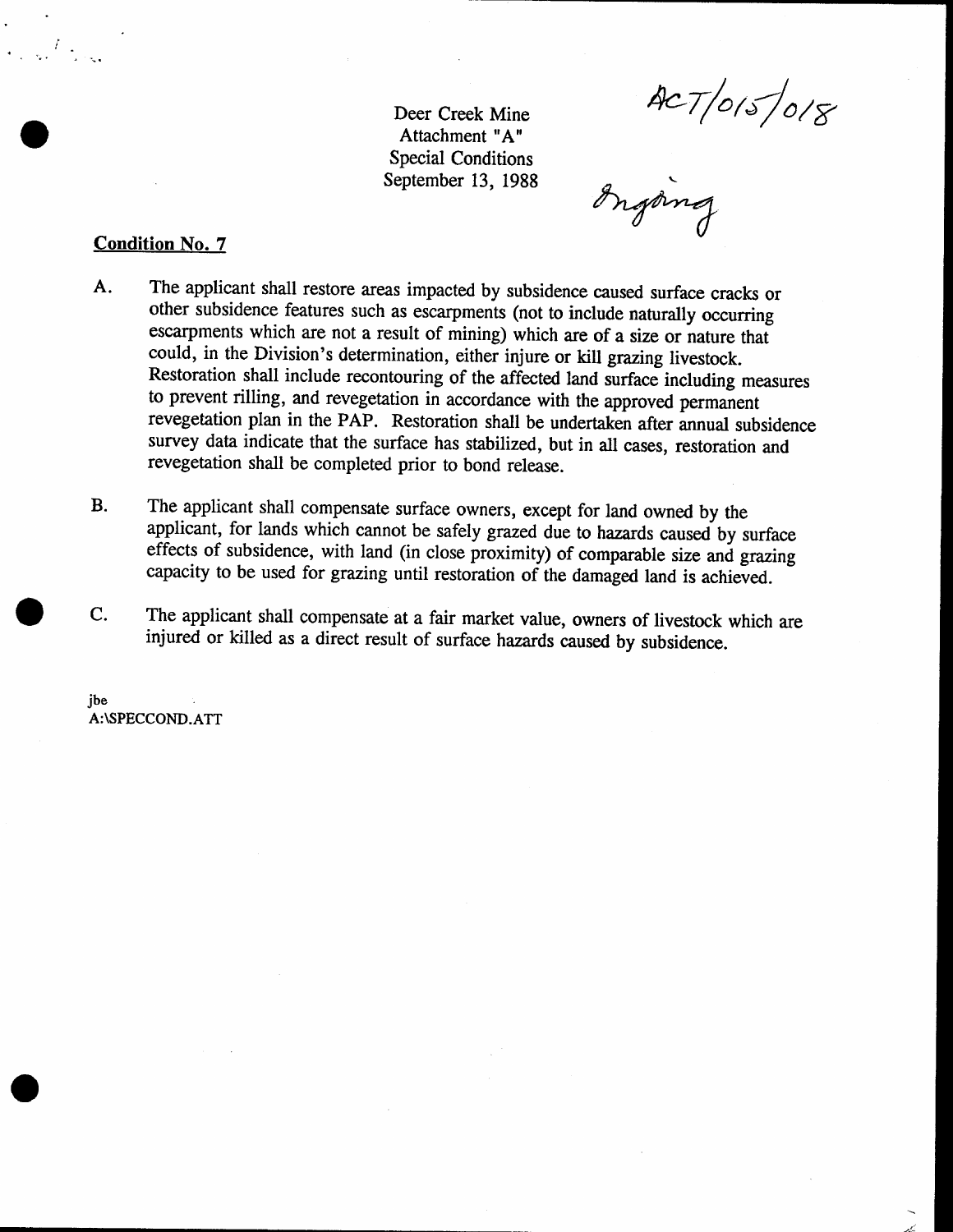## ATTACHMENT A

 $ACT10151009$ 

## Special Condition, R614-301-731.200 Water Monitoring

The applicant must monitor quality and quantity of the Star Point aquifer at a point where the flow in the aquifer leaves the permit area. The most likely place to develop this monitoring site is in the area near DH-5 (Figure 6-4). The applicant will be required to develop a well to monitor aquifer parameters, seasonal fluctuation, mining influence and hydrologic tests. The applicant will be required to construct the monitoring well within 90 days of permit approval. This information is requested in accordance with the requirements for water monitoring regulations R614-301-731.200 through R614-301-731.215.

Letter sent 12/27/91<br>Proposal due 1/27/92 to Division